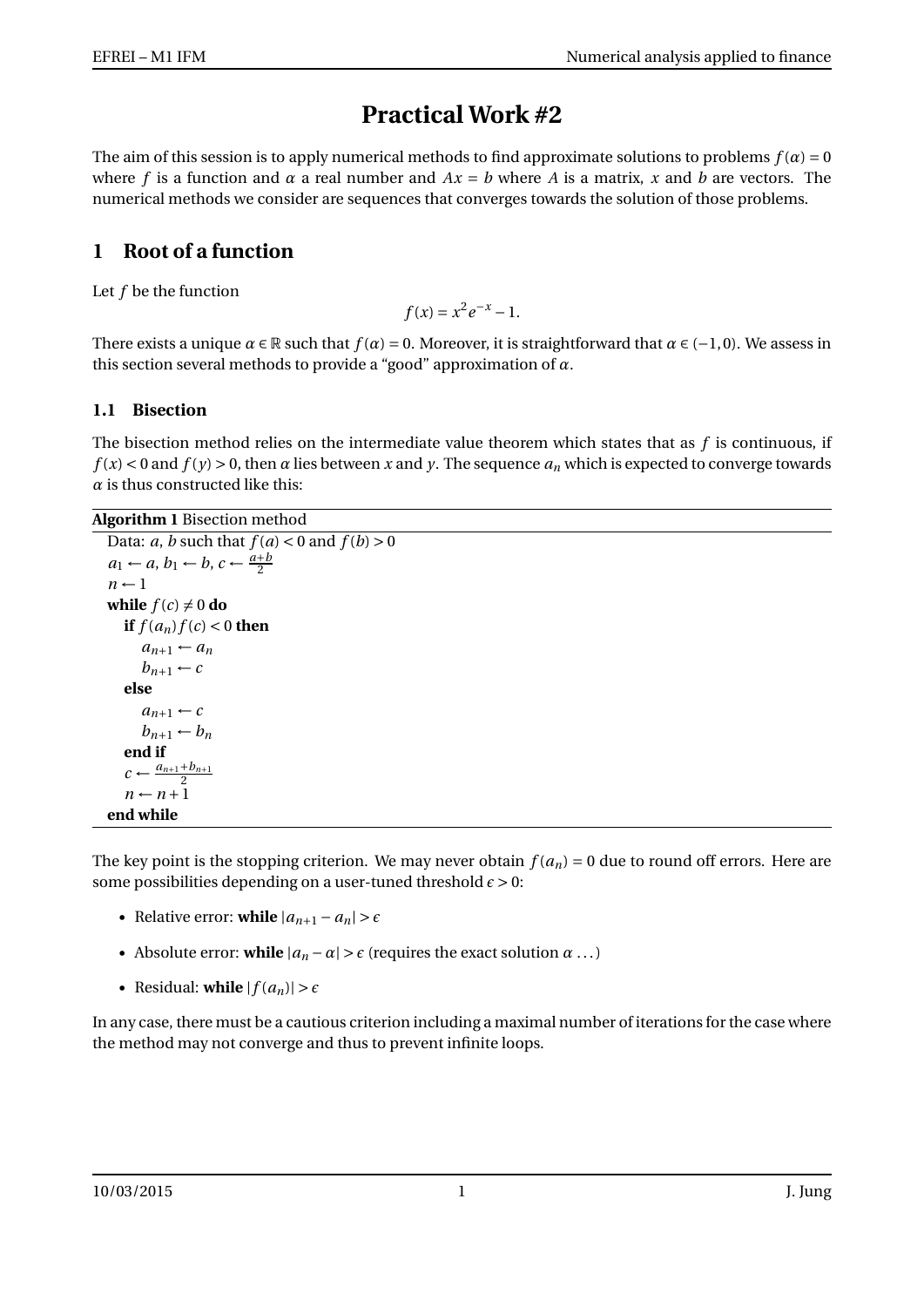#### **1.2 Newton's method**

This method reads

$$
a_{n+1} = a_n - \frac{f(a_n)}{f'(a_n)}.
$$

For the method to be well-posed,  $f'$  must not vanish in the neighbourhood of  $\alpha$ . As a consequence, the first term  $a_1$  which is chosen by the user must be close enough to the very solution of the equation.

#### **1.3 Secant method**

The Newton's method can be modified in order to avoid evaluating the derivative function. It results in the secant method

$$
a_{n+1} = a_n - f(a_n) \frac{a_n - a_{n-1}}{f(a_n) - f(a_{n-1})}.
$$

The restriction is the same as the original method, *i.e.* that  $a_1$  and  $a_2$  must be different and close to  $\alpha$ .

#### **1.4 Directions**

- 1. Implement the resolution of  $f(x) = 0$  by means of the three methods.
- 2. Set the accuracy threshold  $\varepsilon$  as well as the maximal number of iterations. Take relevant values for  $a_1$ ,  $b_1$ 0 (and potentially  $a_2$ ). Compare the number of iterations for each method to reach the required accuracy.
- 3. Compute for each method the increment  $e_n = |a_{n+1} a_n|$ . The method is said to be of order *p* if

 $e_{n+1} \leq Ce_n^p$ or equivalently  $ln(e_{n+1}) \leq ln(C) + p ln(e_n)$ 

for some constant  $C > 0$ . Determine the order of each method by plotting  $ln(e_{n+1})$  as a function of  $ln(e_n)$ .

## **2 Iterative methods for linear systems**

Let *A* ∈  $\mathcal{M}_n(\mathbb{R})$  be an invertible matrix. We introduce the following notations

$$
D = \begin{pmatrix} a_{11} & 0 & \cdots & 0 \\ 0 & a_{22} & \ddots & \vdots \\ \vdots & \ddots & \ddots & 0 \\ 0 & \cdots & 0 & a_{nn} \end{pmatrix}, \qquad U = \begin{pmatrix} 0 & -a_{12} & \cdots & -a_{1n} \\ \vdots & \ddots & \ddots & \vdots \\ \vdots & \ddots & -a_{n-1,n} \\ 0 & \cdots & \cdots & 0 \end{pmatrix}, \qquad L = \begin{pmatrix} 0 & \cdots & \cdots & 0 \\ -a_{21} & \ddots & & \vdots \\ \vdots & \ddots & \ddots & \vdots \\ -a_{n,1} & \cdots & -a_{n,n-1} & 0 \end{pmatrix},
$$

such that  $A = D - L - U$ .

#### **2.1 Settings**

To solve the linear system  $Ax = b$  for a given  $b \in \mathbb{R}^n$ , we investigate two iterative strategies of the form

$$
x^{k+1} = M^{-1}(Nx^k + b)
$$

with

- for the *Jacobi method*:  $M = D$ ,  $N = L + U$ ;
- for the *SOR method*:  $M = \frac{1}{\omega}D L$ ,  $N = \frac{1-\omega}{\omega}D + U$ .

To initialize the method we have to choose a first guess  $x^1.$